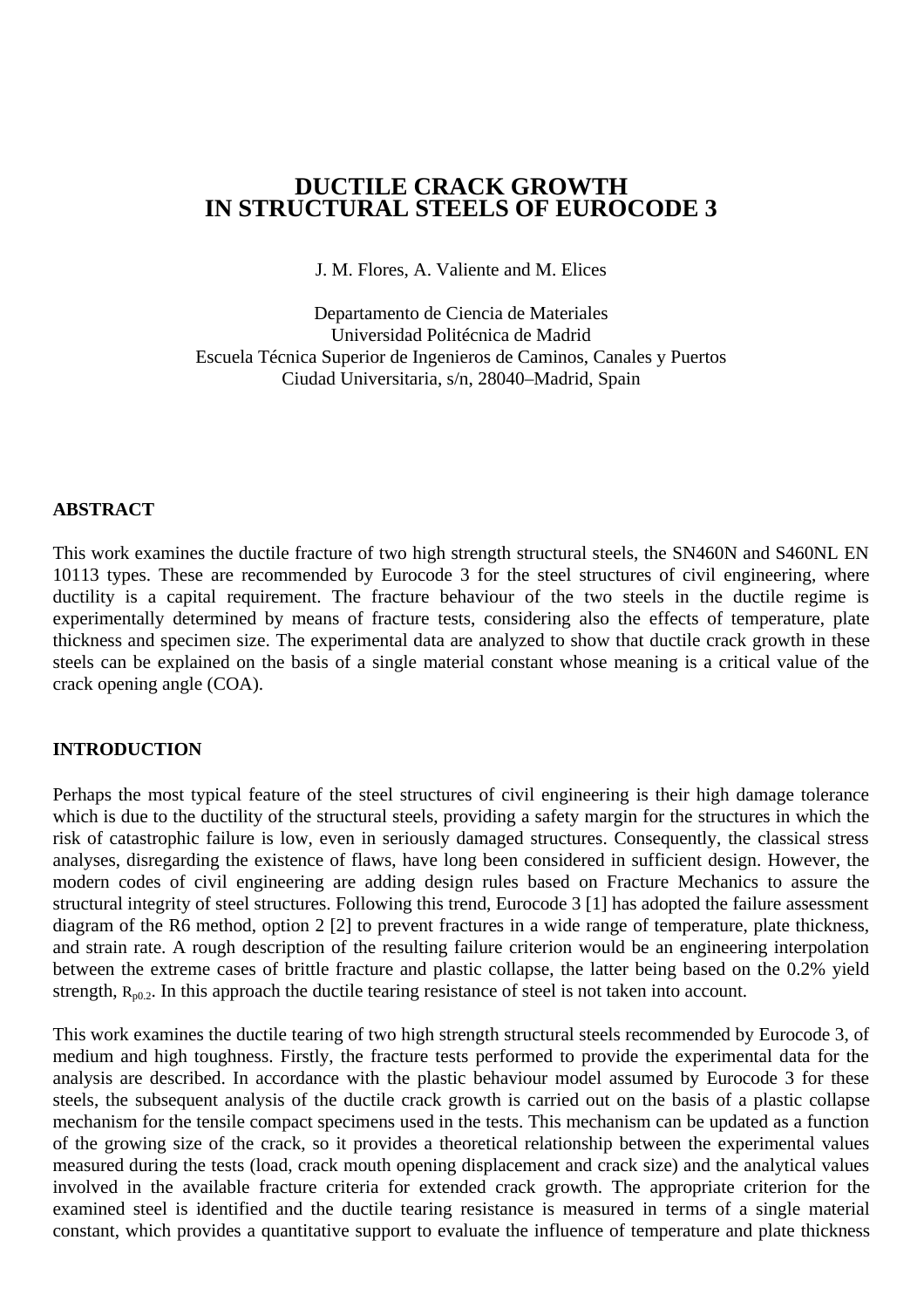#### on the ductile tearing resistance of the steel. **MATERIALS AND EXPERIMENTAL PROCEDURE**

Analyses were made of the S460N and a S460NL EN 10113 [3] types structural steels. These weldable fine grain steels are normalized/normalized hot rolled products. The first was supplied in three different plate thicknesses, 20, 30 and 50 mm, and the second in four plate thicknesses, 20, 30, 50 and 80 mm. The mechanical test programme included tensile and fracture tests. Table 1 gives the chemical composition of the steels as determined from the final product. The results meet the requirements of EN 10113 for normalized/normalized rolled steels and confirm the presence of alloying elements (Ni, Al, V, Nb) used for grain refinement and transformation control.

|                                                                                                       |  |  |  |  |  | % C   % Si   % Mn   % P   % N   % S   % Al   %Ni   % Nb   % Cu   % Cr   % Mo |       |
|-------------------------------------------------------------------------------------------------------|--|--|--|--|--|------------------------------------------------------------------------------|-------|
| Steel 460N   0.18   0.41   1.54   0.015   -   0.002   0.071   0.47   0.057   -   -                    |  |  |  |  |  |                                                                              | 0.143 |
| Steel 460 NL   0.07   0.38   1.57   0.012   0.005   0.001   0.043   0.42   0.02   0.16   0.025   0.14 |  |  |  |  |  |                                                                              |       |

| TABLE 1                                   |
|-------------------------------------------|
| CHEMICAL COMPOSITION OF THE TESTED STEELS |

Tensile tests were performed on the seven plates at two temperatures of the ductile regime: 20°C and 50°C. The tensile specimens were machined longitudinally, in the rolling direction and centered in the plate thickness. The stress-strain curve of the steel at the test temperature was recorded up to fracture. In all the cases yielding occurs at essentially constant stress, but after yielding the steel strain hardens significantly. The mechanical properties (0.2% yield strength, tensile strength, maximum load elongation and ultimate elongation) are given in Tables 2 and 3 as a function of plate thickness and temperature. The room temperature properties required by EN 10113 for S460N and S460NL steel types are fulfilled by the seven steel plates.

## TABLE 2 TENSILE PROPERTIES OF THE TESTED S460N STEEL

|                            |                | Plate thickness |                 |                 |  |
|----------------------------|----------------|-----------------|-----------------|-----------------|--|
|                            | Temperature    | $20 \text{ mm}$ | $30 \text{ mm}$ | $50 \text{ mm}$ |  |
| Young's modulus            | $20^{\circ}$ C | 195 GPa         | 200 GPa         | 200 GPa         |  |
| Е                          | $50^{\circ}$ C | 185 GPa         | 185 GPa         | 195 GPa         |  |
| 0.2 % Yield stress         | $20^{\circ}$ C | 485 MPa         | 490 MPa         | 475 MPa         |  |
| $R_{p0.2}$                 | $50^{\circ}$ C | 460 MPa         | 470 MPa         | 460 MPa         |  |
| Ultimate tensile strength  | $20^{\circ}$ C | 680 MPa         | 690 MPa         | 665 MPa         |  |
| $R_{m}$                    | $50^{\circ}$ C | 640 MPa         | 660 MPa         | 640 MPa         |  |
| Maximum uniform elongation | $20^{\circ}$ C | 16.5 %          | $9.0\%$         | 16.0%           |  |
| $\epsilon_{\rm u}$         | $50^{\circ}$ C | 13.0 %          | 10.0%           | 15.0 %          |  |

Fracture tests based on EFAM GTP 94 Standard [4] were performed by using fatigue precracked compact tensile specimens with side-grooves involving a total reduction of 20% of the gross thickness. Fatigue precracking was carried out according to the standard up to a crack size 0.6 times the specimen width. The sidegrooves were machined after precracking. Apart from the applied load, the crack mouth opening displacement at the load line was measured and continuously registered by means of a COD clip gauge. All the specimens failed by ductile tearing. The crack growth produced throughout the test was determined from the elastic compliance, measured at the load line by periodical partial unloadings. The specimen dimensions (the thickness B and width W) are given in Tables 4 and 5 together with the whole crack growth produced during the test,  $\cdot_{a_{\text{max}}}$ .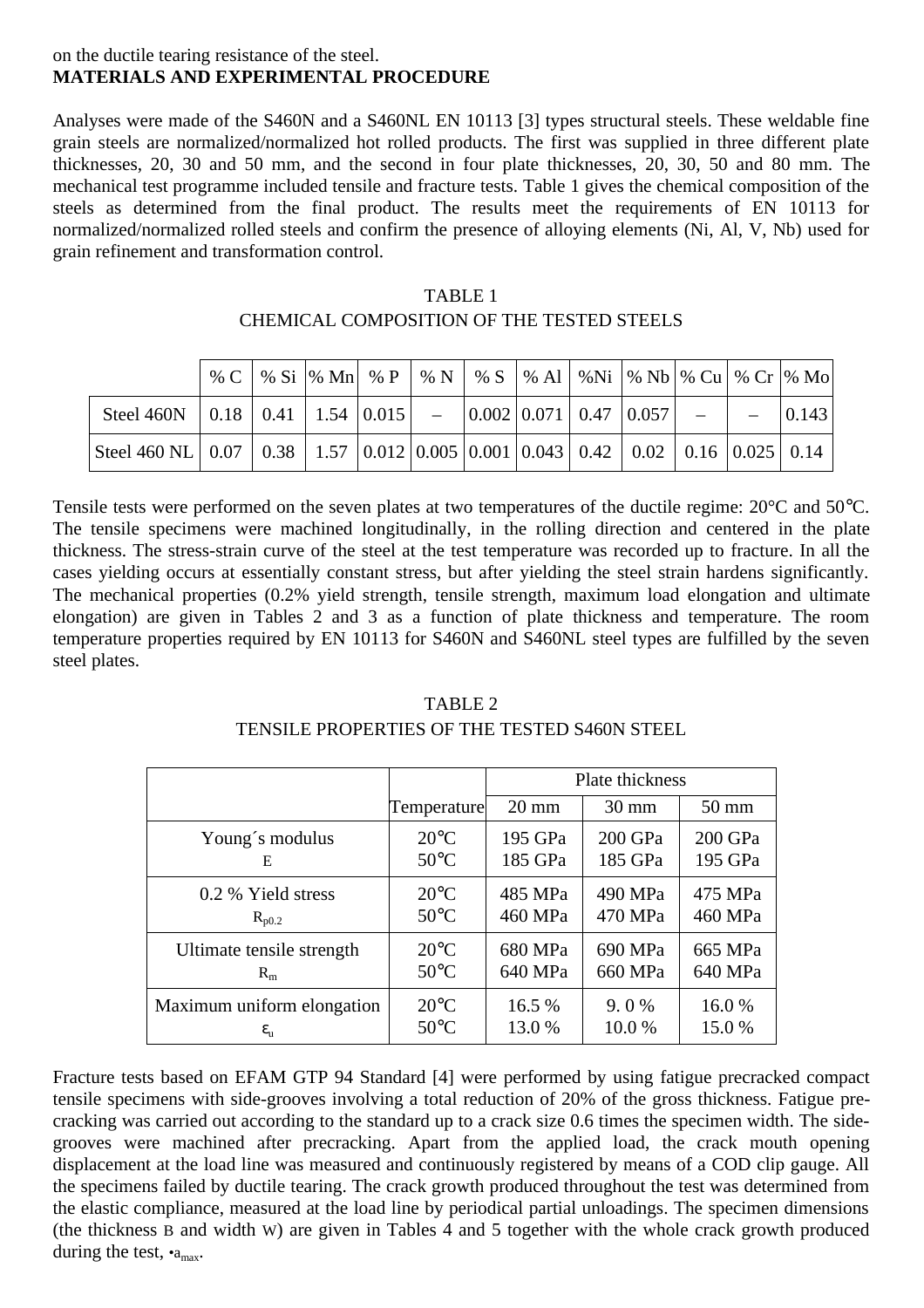## TABLE 3 TENSILE PROPERTIES OF THE TESTED S460NL STEEL

|                            |                | Thickness plate |                 |                 |                 |  |
|----------------------------|----------------|-----------------|-----------------|-----------------|-----------------|--|
|                            | Temperature    | $20 \text{ mm}$ | $30 \text{ mm}$ | $50 \text{ mm}$ | $80 \text{ mm}$ |  |
| Young's modulus            | $20^{\circ}$ C | 200 GPa         | 205 GPa         | 210 GPa         | 190 GPa         |  |
| E                          | $50^{\circ}$ C | 205 GPa         | 190 GPa         | 215 GPa         | 200 GPa         |  |
| 0.2 % Yield stress         | $20^{\circ}$ C | 450 MPa         | 490 MPa         | 455 MPa         | 430 MPa         |  |
| $R_{p0.2}$                 | $50^{\circ}$ C | 440 MPa         | 470 MPa         | 470 MPa         | 410 MPa         |  |
| Ultimate tensile strength  | $20^{\circ}$ C | 545 MPa         | 595 MPa         | 555 MPa         | 540 MPa         |  |
| $R_{m}$                    | $50^{\circ}$ C | 525 MPa         | 575 MPa         | 540 MPa         | 515 MPa         |  |
| Maximum uniform elongation | $20^{\circ}$ C | 12.0 %          | 10.3%           | 14.9 %          | 11.2 %          |  |
| $\epsilon_{\rm u}$         | $50^{\circ}$ C | 13.6 %          | 12.0 %          | 14.5 %          | 13.0 %          |  |

### TABLE 4 FRACTURE TESTS PERFORMED IN STEEL S460N

| Plate           | Test                  | Specimen dimensions | Crack growth    |                       |
|-----------------|-----------------------|---------------------|-----------------|-----------------------|
|                 | Thickness Temperature | Thickness B         | Width W         | $\bullet a_{\rm max}$ |
| $20 \text{ mm}$ | $20^{\circ}$ C        | $15 \text{ mm}$     | $60 \text{ mm}$ | $3.0 \text{ mm}$      |
|                 | $50^{\circ}$ C        | $15 \text{ mm}$     | $60 \text{ mm}$ | $3.5 \text{ mm}$      |
| $30 \text{ mm}$ | $50^{\circ}$ C        | $30 \text{ mm}$     | $60 \text{ mm}$ | $3.5 \text{ mm}$      |
| $50 \text{ mm}$ | $50^{\circ}$ C        | $45 \text{ mm}$     | 90 mm           | $3.0 \text{ mm}$      |

# TABLE 5 FRACTURE TESTS PERFORMED IN STEEL S460NL

| Plate           | <b>Test</b>    | Specimen dimensions    | Crack growth     |                   |
|-----------------|----------------|------------------------|------------------|-------------------|
| Thickness       | Temperature    | Width W<br>Thickness B |                  | $\bullet a_{max}$ |
| $20 \text{ mm}$ | $20^{\circ}$ C | $20 \text{ mm}$        | $60 \text{ mm}$  | $2.6 \text{ mm}$  |
| $30 \text{ mm}$ | $20^{\circ}$ C | $30 \text{ mm}$        | $60 \text{ mm}$  | $2.0 \text{ mm}$  |
| $50 \text{ mm}$ | $20^{\circ}$ C | $45 \text{ mm}$        | $90 \text{ mm}$  | $3.5 \text{ mm}$  |
|                 |                | $30 \text{ mm}$        | $60 \text{ mm}$  | $3.4 \text{ mm}$  |
| $80 \text{ mm}$ | $20^{\circ}$ C | $45 \text{ mm}$        | $90 \text{ mm}$  | $3.2 \text{ mm}$  |
|                 |                | $75 \text{ mm}$        | $150 \text{ mm}$ | $6.0$ mm          |
|                 | $50^{\circ}$ C | 75 mm                  | $150 \text{ mm}$ | $4.5 \text{ mm}$  |

## **THEORETICAL FORMULATION**

The steel types of Eurocode 3 yield at constant stress, so this code assumes plastic collapse as condition for ductile failure. Accordingly, the collapse mechanism shown in Fig. 1 is assumed for the tested compact tensile specimens. The slip line field involved in this mechanism, proposed by Ming Hu and Albretch [5], consists of a stress constant triangular region bounded by the back face of the specimen and by two isolated slip lines separating rigid regions. The stress constant region is a rectangular isosceles triangle. The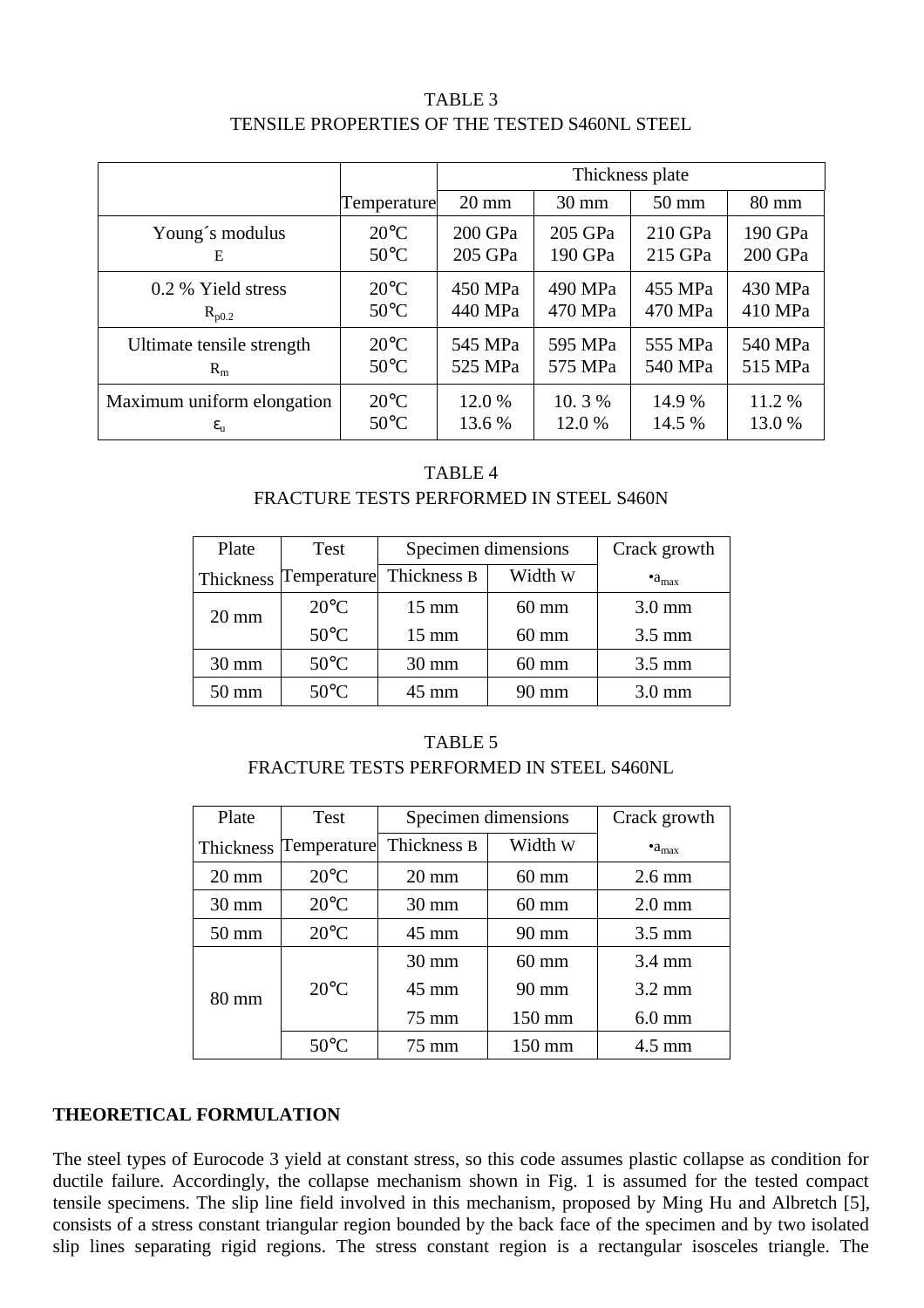prolongation of each one of its equal sides is a part of one of the two isolated slip lines, the other being a circular curve that ends at the crack tip. This slip line field divides the compact specimen into two rigid symmetric halves separated by the yielded material of the stress constant triangle and by the rigid material enclosed by the two isolated slip lines. Therefore, when the specimen is pulled, a velocity field develops such that each rigid half of the specimen instantaneously rotates around the center of its circular boundary causing the yielded triangle to move outside.



Figure 1.– Collapse mechanism for the tensile compact specimen.

The equilibrium between external and internal forces allows the values of the angle  $\alpha$ , the radius R and the failure load  $P<sub>Y</sub>$  to be derived [5]. For a specimen of net thickness B and rigid-perfectly plastic material with yield strength  $\sigma_Y$ , this gives:

$$
\alpha = 72^{\circ} \tag{1}
$$

$$
\frac{R}{W} = \sqrt{0.6977(\frac{a}{W})^2 + 0.409} - 1.052\frac{a}{W}
$$
\n(2)

$$
P_Y = \sigma_Y WB[2.481\sqrt{\left(\frac{a}{W}\right)^2 + 0.586} - 1.970\frac{a}{W} - 1.155]
$$
\n(3)

Most of the fracture criteria for growing cracks state that the crack profile near the crack tip must be the same regardless of the crack size. The local slope of the crack faces is a representative measurement of this profile and can be estimated from the crack opening angle (COA), defined as the ratio of the crack opening displacement at the site of the initial crack tip,  $\delta$ , to the current crack extension, •a [7].



Figure 2.– The Crack Opening Angle (COA).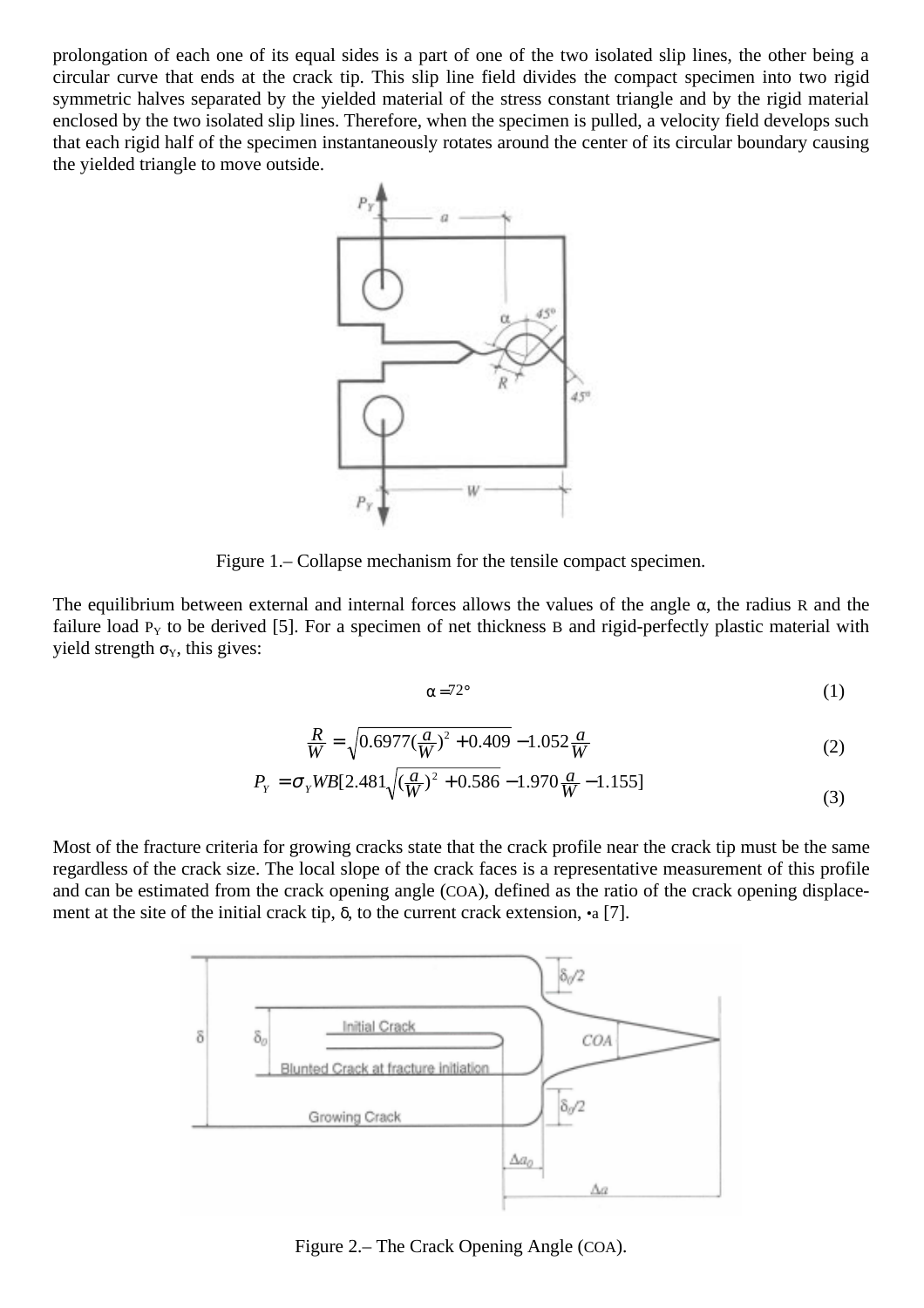Once the effects of the crack blunting on •a and δ are discounted (Fig. 2), the resulting expression for the COA is:

$$
COA = \frac{\delta - \delta_0}{\Delta a - \Delta a_0} \tag{4}
$$

For a compact tensile specimen being deformed as shown in Fig 1, the COA can be derived as a function of •a and the displacement  $u_{nc}$ . The relationship between the displacement velocities  $u_{bc}$  and  $\alpha_{bc}^{c}$  is determined by the angular velocity  $\omega$  at which each rigid half of the specimen rotates (see Fig. 3):

$$
\frac{\partial \mathbf{g}_c}{\partial \mathbf{g}_c} = 2\theta \mathbf{\mathbf{g}} \Delta a + R \sin 72^\circ \left\{ \Rightarrow \partial \mathbf{g}_c = \frac{\Delta a + R \sin 72^\circ}{a_0 + \Delta a + R \sin 72^\circ} \mathbf{g}_c \right\} \tag{6}
$$

and hence:

$$
COA = \frac{\delta_{pc} - \delta_0}{\Delta a - \Delta a_0} = \frac{1}{\Delta a - \Delta a_0} \int_{\delta_0}^{\delta_{pc}} d\delta_{pc} = \frac{1}{\Delta a - \Delta a_0} \int_{u_0}^{u_{pc}} \frac{\Delta a + R \sin 72^\circ}{a_0 + \Delta a + R \sin 72^\circ} du_{pc}
$$
(7)



Figure 3.– Displacement velocities in the tensile compact specimen.

For the crack extension values of Table 3, the ratio a/W and the function in the integral of Eq (8) respectively range from 0.6 to 0.64 and from 0.22 to 0.24, so that the function can be taken as a constant, so Eq (8) becomes:

$$
COA = \frac{R\sin 72^{\circ}}{a_0 + R\sin 72^{\circ}} \frac{u_{pc} - u_0}{\Delta a - \Delta a_0}
$$
(8)

#### **DISCUSSION**

Eq (8) can be applied to the fracture test performed in this research by using the crack extension measurements made during the tests and by identifying the displacement  $u_{pc}$  of the model of Fig 1 with the plastic component  $u_p$  of the displacement u recorded in the tests. The resulting values of the COA and the corresponding scatter given in Tables 5 and 6 show that ductile tearing occurs under a constant value of the COA in the examined S460N and S460NL steels, regardless of plate thickness, temperature and specimen size. Fig 4 and Fig 5 respectively illustrate this for a test performed in each steel. The values taken as  $u_0$  and •a<sub>0</sub> to apply Eq (8) were that of  $u_p$  and •a at fracture initiation, this event being determined as the Standard EFAM GTP 94 [4] states. The constant value of the COA for each steel agrees with their respective toughness as typified by Eurocode 3 on the basis of the required Charpy impact energy: according to these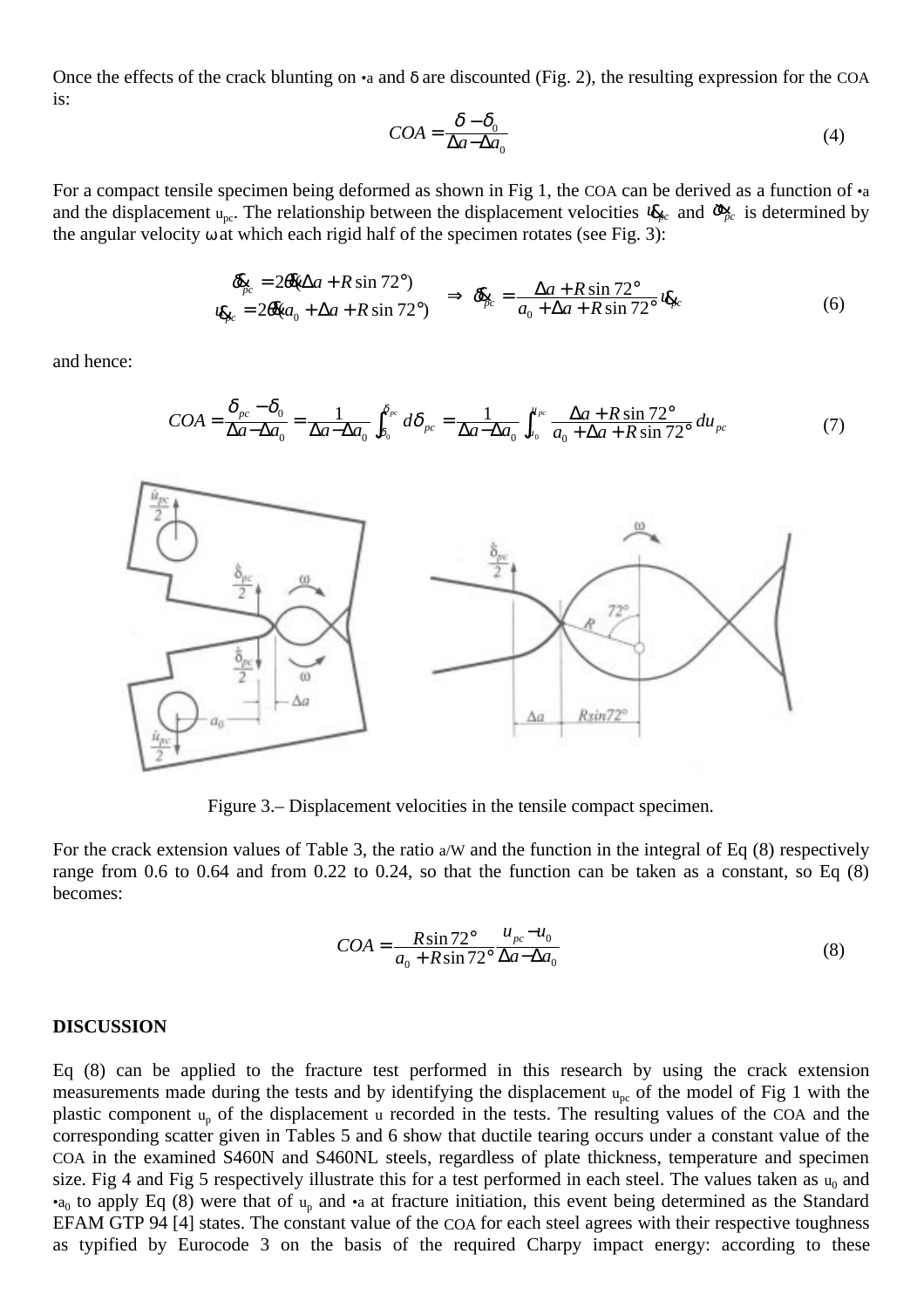requirements, S460N steel is a medium toughness steel, whereas 460NL steel is a high toughness steel. The COA values at fracture of 460NL steel duplicates that of 460N steel, so they represent a ductile tearing resistance in acordance with the expected toughness. The influence of temperature is slight on the 460N steel plate 20 mm thick and more important on the 460NL plate 80 mm thick. In both cases the COA values at fracture indicates that the ductile tearing resistance increases with temperature. The specimen size does influence the COA value at fracture, as is shown by the tests at room temperature of the 460NL steel plate 80 mm thick. Since the ductile tearing resistance decreases with the specimen size, this size effect can be attributed to the higher stress triaxiality produced in the larger sizes. The plate thickness is known to affect tensile properties such as the yield strength [8], but its influence on toughness cannot be assessed from these experimental results because it is masked by the size effect.

| Plate           | Test                         | Specimen        | <b>Test Results</b> |                          |                 |
|-----------------|------------------------------|-----------------|---------------------|--------------------------|-----------------|
|                 | <b>Thickness Temperature</b> | Thickness       | $u_0$               | $\bullet$ a <sub>0</sub> | COA Range       |
| $20 \text{ mm}$ | $20^{\circ}$ C               | $15 \text{ mm}$ | $2.1 \text{ mm}$    | $1.3 \text{ mm}$         | $0.26 \pm 0.04$ |
|                 | $50^{\circ}$ C               | $15 \text{ mm}$ | $2.7 \text{ mm}$    | $1.6 \text{ mm}$         | $0.29 \pm 0.02$ |
| $30 \text{ mm}$ | $50^{\circ}$ C               | $30 \text{ mm}$ | $3.8 \text{ mm}$    | $2.6 \text{ mm}$         | $0.29 \pm 0.01$ |
| $50 \text{ mm}$ | $50^{\circ}$ C               | $45 \text{ mm}$ | $3.3 \text{ mm}$    | $2.0 \text{ mm}$         | $0.28 \pm 0.02$ |

## TABLE 5 ANALYSIS OF THE FRACTURE TESTS IN S460N STEEL

TABLE 6 ANALYSIS OF THE FRACTURE TESTS IN S460NL STEEL

| Plate           | Test                  | Specimen         | <b>Test Results</b> |                          |                 |
|-----------------|-----------------------|------------------|---------------------|--------------------------|-----------------|
|                 | Thickness Temperature | <b>Thickness</b> | $u_0$               | $\bullet$ a <sub>0</sub> | COA Range       |
| $20 \text{ mm}$ | $20^{\circ}$ C        | $20 \text{ mm}$  | $6.1 \text{ mm}$    | $1.7 \text{ mm}$         | $0.62 \pm 0.07$ |
| $30 \text{ mm}$ | $20^{\circ}$ C        | $30 \text{ mm}$  | $4.1 \text{ mm}$    | $1.0 \text{ mm}$         | $0.75 \pm 0.04$ |
| $50 \text{ mm}$ | $20^{\circ}$ C        | $45 \text{ mm}$  | $6.9$ mm            | $1.8 \text{ mm}$         | $0.70 \pm 0.02$ |
|                 |                       | $30 \text{ mm}$  | $6.0$ mm            | $1.5 \text{ mm}$         | $0.77 \pm 0.07$ |
| $80 \text{ mm}$ | $20^{\circ}$ C        | $45 \text{ mm}$  | $6.4 \text{ mm}$    | $1.6 \text{ mm}$         | $0.72 \pm 0.03$ |
|                 |                       | 75 mm            | $5.5 \text{ mm}$    | $1.4 \text{ mm}$         | $0.63 \pm 0.02$ |
|                 | $50^{\circ}$ C        | $75 \text{ mm}$  | 5.6 mm              | $1.2 \text{ mm}$         | $0.79 \pm 0.05$ |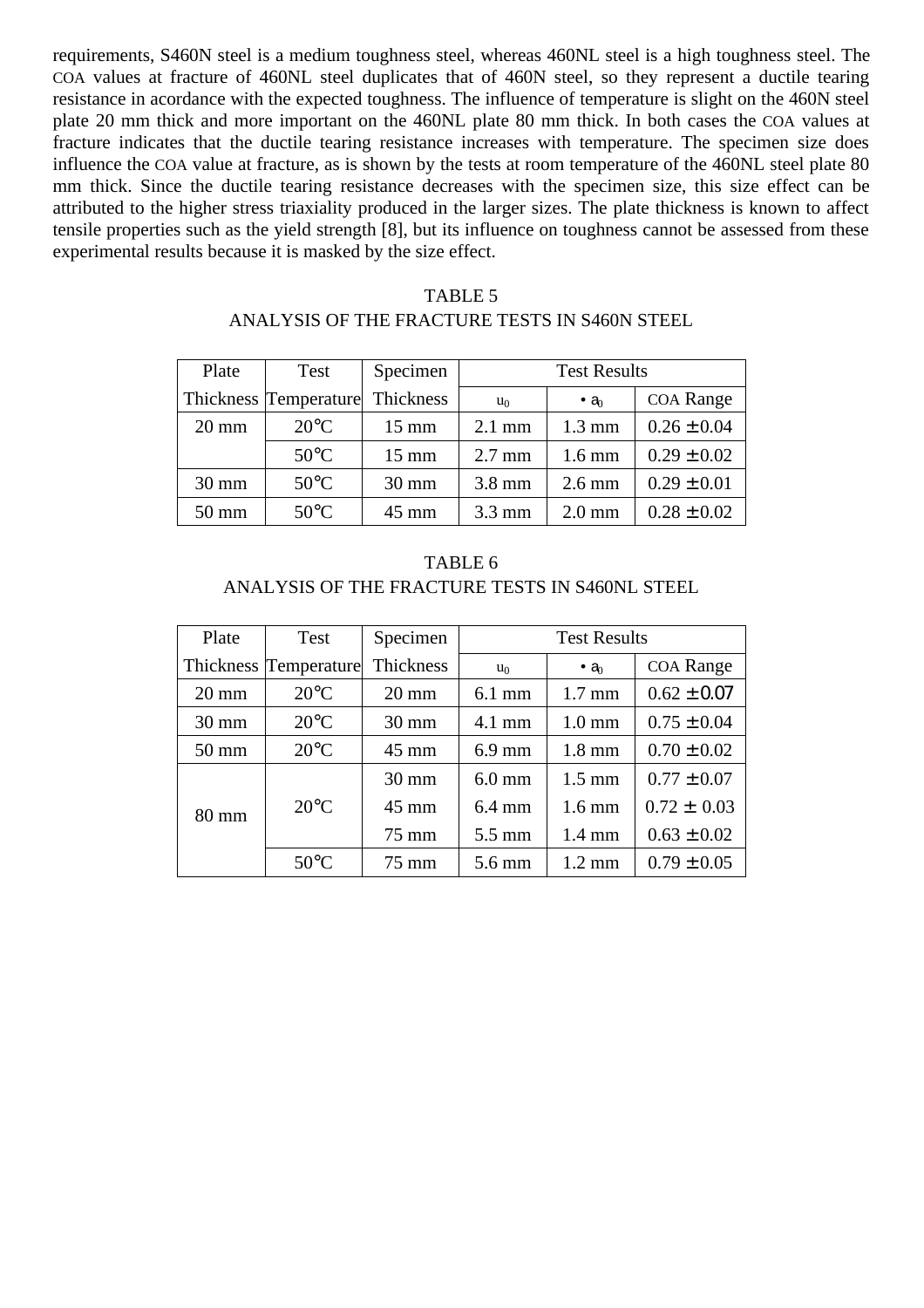

Figure 4.– Evolution of the COA values during a fracture test of 460N steel.



Figure 5.– Evolution of the COA values during a fracture test of 460NL steel.

#### **CONCLUDING REMARKS**

The ductile tearing of two high strength steels recommend by Eurocode 3 for steel structures is shown to obey a fracture criterion based on a critical value of the crack opening angle (COA). The ductile tearing resistance, as measured by the COA, agrees with the toughness levels assigned by Eurocode 3 and is in accordance with the expected effects of temperature and specimen size.

#### **ACKNOWLEDGMENTS**

The financial support from the Spanish Office for Scientific and Technological Research DGICYT (Grant PB 95–0238) and from the Comunidad de Madrid (Doctorate Grant of J. M. F.) is gratefully acknowledged by